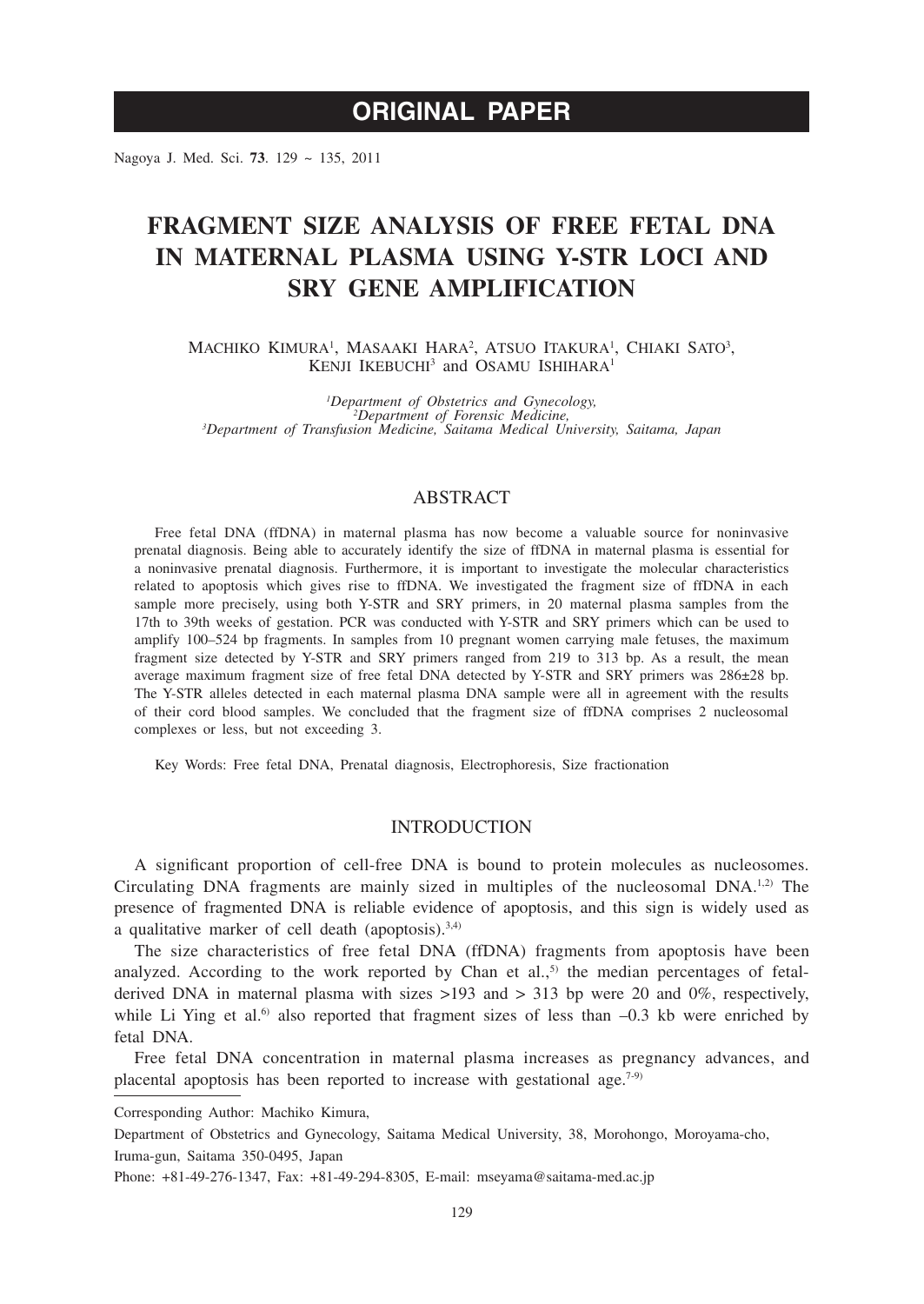However, the precise maximum fragment size of ffDNA in maternal plasma throughout the pregnancy period has not yet been precisely reported.

We investigated the size distribution of ffDNA and related this to apoptosis-associated fragmentation using both Y-chromosomal short-tandem repeat (Y-STR) and SRY primers. Evaluating the fragment size of ffDNA is essential for choosing the target genes for noninvasive prenatal diagnosis and investigating the molecular characteristics related to the apoptosis of ffDNA.

We used a commercial AmpFlSTR® Y-filer<sup>™</sup> kit (Applied Biosystems, CA, USA), which can detect the size distributions of Y-STR fragments ranging from 100 to 325 bp, including 17 Y-STR loci. We also examined whether a > 313-bp fragment size was detectable in samples in which the Y-STR loci were determined by performing PCR using SRY primers (193, 313, 392 and 524 bp), as reported by Chan et al.<sup>5)</sup> By combining these Y-STR and SRY primers, we were able to investigate the fragment size of ffDNA more precisely.

## MATERIALS AND METHODS

Twenty pregnant women in their 17th to 39th weeks of gestation without pregnancy-associated complications were enrolled. Ethical approval for this project was obtained from the Saitama Medical University Ethics Committee, and all samples were obtained with informed consent.

#### *Plasma preparation*

Seven milliliters of peripheral blood was collected into tubes containing EDTA. The samples were first centrifuged at 3,000 g for 5 minutes at room temperature, and the plasma was then collected and subjected to further centrifugation at 10,000 g for 5 minutes. We also collected cord blood samples (2 mL) from each pregnant woman after delivery.

#### *DNA extraction*

Total plasma DNA was extracted with a QIA amp Mini Blood kit (Qiagen) according to the manufacturer's instructions. The plasma DNA isolated from 1 mL of maternal plasma was eluted in a final volume of 50 uL of AE buffer. Furthermore, we extracted DNA from 1 mL of cord blood (whole blood) to confirm our results after delivery.

## *PCR reaction*

#### *17 Y-STR loci multiplex amplification*

Using maternal plasma samples, the 17 Y-STR loci were co-amplified using the AmpFlSTR<sup>®</sup>  $Y$ -filer<sup>TM</sup> kit (Applied Biosystems, CA, USA, PCR Reagents Lot No.: 0608005, Ampli Taq Gold DNA Polymerase Lot No.: 0606079, Allelic Ladder Lot No.: 0604002) according to the manufacturer's instructions.

Extracted cord blood DNA was diluted to 0.1 ng/uL in distilled water, and the PCR conditions were the same as those above, except for the number of PCR cycles, which was 30 after the initial denaturation step.

#### *SRY gene amplification*

SRY gene amplification was performed using samples in which Y-STR loci were found in maternal plasma. SRY primers (193, 313, 392 and 524 bp) were applied. Primers were used as previously reported by Chan et al. (F: 5'-AAA GGC AAC GTC CAG GAT AGA G-3'; R1: 5'- TGT AAT TTC TGT GCC TCC TGG A-3, amplicon size 193 bp; R2: 5'-ACT TCG CTG CAG AGT GTA CCG AA-3', amplicon size 313 bp; R3: 5'-TAA GTG GCC TAG CTG GTG CTC-3',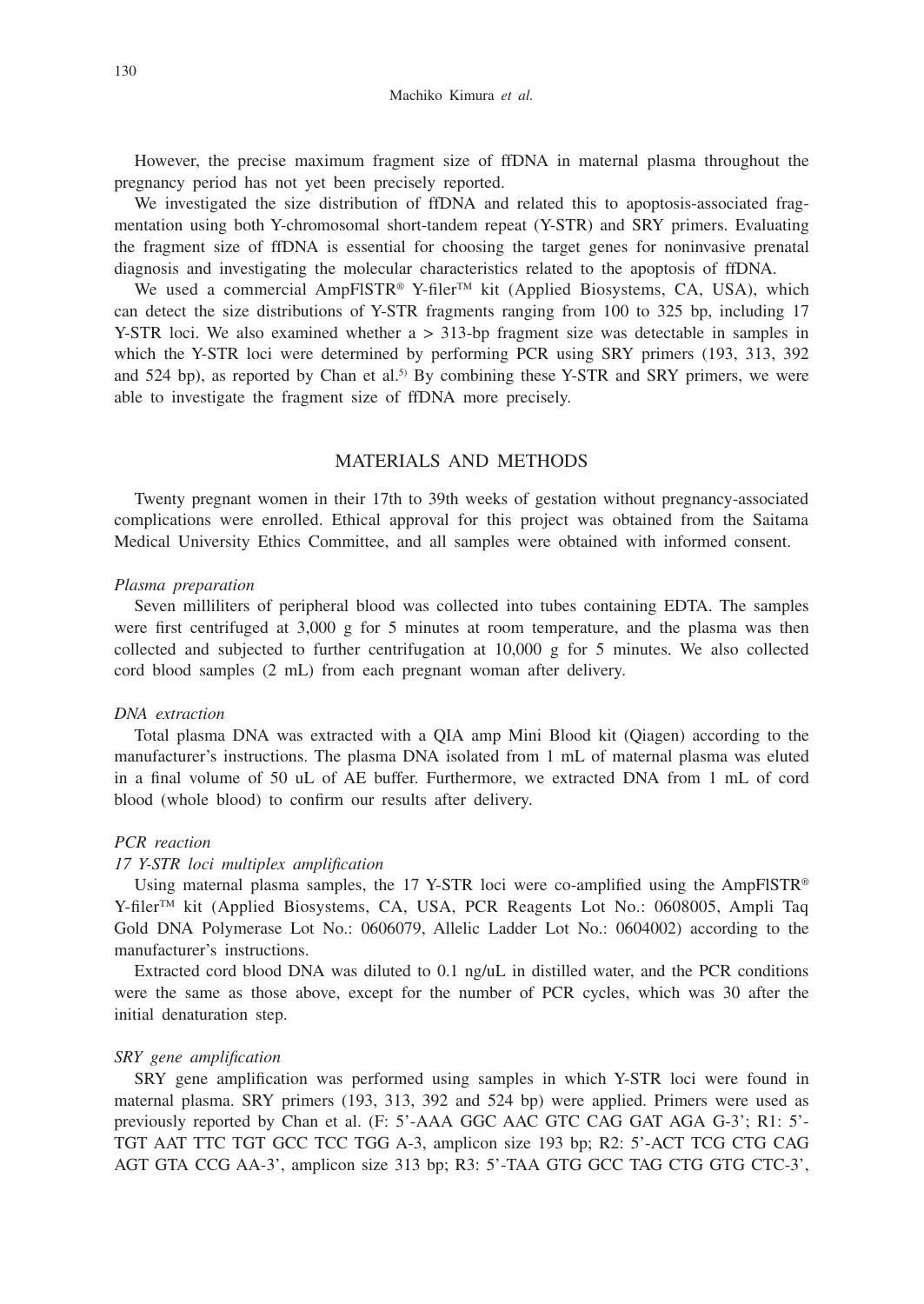amplicon size 392 bp R4: 5'-ATG TTA CCC GAT TGT CCT ACA GC-3, amplicon size 524 bp). The forward primers were labeled at the 5' end with the fluorescent dye 5-FAM (Applied Biosystems). PCR was carried out with a reaction volume of 20 uL containing 2 uL of 10x PCR Gold Buffer (Applied Biosystems),  $1.0$  uM of each primer,  $1.75$  mM of MgCl<sub>2</sub> (Perkin Elmer), 0.2 mM of dNTPs (Applied Biosystems), 2.0 U of Ampli Taq Gold<sup>TM</sup> (Applied Biosystems), and 10 uL of DNA. Following preheating at 95°C for 11 minutes, 40 cycles of amplification at 94°C for 1 minute, 55°C for 1 minute, 72°C for 1 minute, and a final extension of 60°C for 45 minutes were carried out in a GeneAmp PCR System 9700 (Applied Biosystems).

#### *Detection of PCR products with capillary electrophoresis*

Following the manufacturer's instructions, each sample mixture was prepared by adding 1.5 uL of PCR products to 24 uL of formamide, and 1 uL of internal-size standard ROX-500 (Applied Biosystems). The sample mixture was denatured at 95°C for 3 minutes, and then kept at 4°C in ice water. The results were analyzed using the GeneMapperTM *ID* Software Version 3.2 package (Applied Biosystems). A peak detection threshold of 50 RFUs (relative fluorescence units) was used for the SRY-specific peak, and 150 RFUs was the level for Y-STR allele designation.

## RESULTS

Among plasma samples from 20 pregnant women, Y-STR loci were identified in 10. These ten mothers bore male infants, while the women carrying female fetuses showed no such peaks. Comparing the Y-STR genotyping results of maternal plasma samples carrying male fetuses with the results of their cord blood samples after delivery, the Y-STR alleles detected in each maternal plasma DNA sample were all concordant with the results of their cord blood samples (Table 1). All the ffDNAs of Y-STR observed in maternal plasma were detected in cord blood.

Based on the above 10 samples, the maximum fragment size detected by Y-STR genotyping of each sample ranged from 219 to 302 bp, with a mean of  $275\pm26$  bp (Table 1). Combining Y-STR and SRY genotyping, the detected maximum fragment sizes of those 10 samples ranged from 219 to 313 bp, with a mean of  $286\pm28$  bp (Figure 1 and Table 2).

### DISCUSSION

The origin of circulating nucleic acids is presently unknown. Although previous studies have demonstrated that serum or plasma DNA levels are often increased in patients with various malignancies and in those with several benign diseases such as infections, sepsis, trauma, stroke, and autoimmune disease,<sup>10-13)</sup> the plasma DNA concentrations of those patients have been found to be closely correlated with the levels of circulating nucleosomes, which are products of apoptosis.14) These findings suggest that increased rates of cell death events such as apoptosis or necrosis are considered the main sources of circulating fragmented DNA.

Free fetal DNA concentrations in maternal plasma increase as pregnancy advances and have also been found to correlate with the maternal human chorionic gonadotropin concentrations produced by syncytiotrophoblasts.7,8,15) Furthermore, ffDNA concentrations are significantly elevated in fetal aneuploidy and preeclampsia.16-19) However, the precise clearance and release mechanisms of ffDNA also remain unknown.

Nucleosomal complexes consist of histones with  $\sim$ 146 bp of DNA on the outside.<sup>20)</sup> Plasma DNA from cancer patients contains fragments of various lengths, ranging from small (180-bp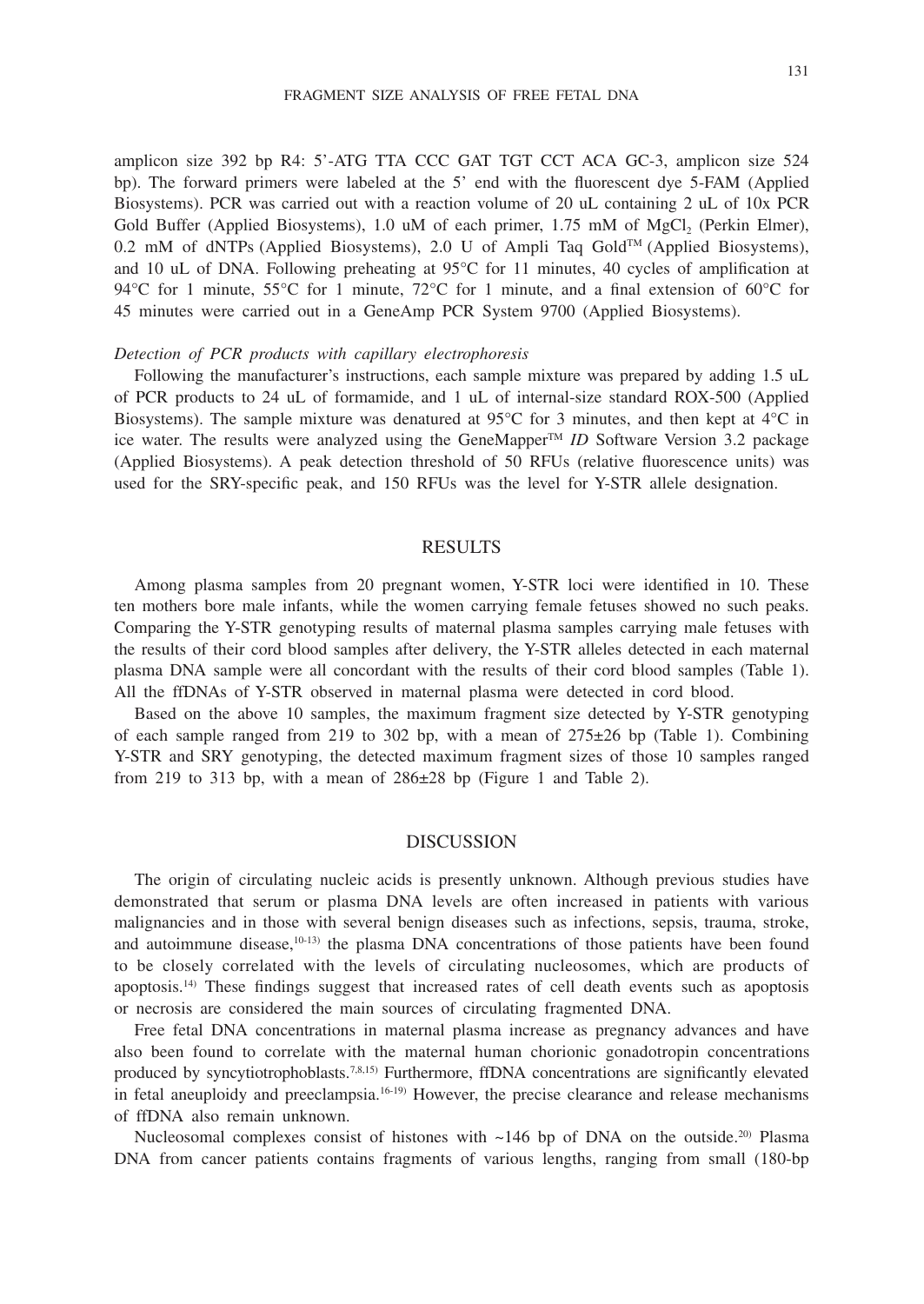|                  |                               |        |                |                       |                               |               |                               |                                               |                | Table 1                                                               |                |                       |                               |                |               |       |                     |                               |                       |
|------------------|-------------------------------|--------|----------------|-----------------------|-------------------------------|---------------|-------------------------------|-----------------------------------------------|----------------|-----------------------------------------------------------------------|----------------|-----------------------|-------------------------------|----------------|---------------|-------|---------------------|-------------------------------|-----------------------|
| Y-STR genotyping |                               |        |                |                       |                               |               |                               |                                               |                |                                                                       |                |                       |                               |                |               |       |                     |                               |                       |
| No.              | Gesta-<br>tion<br>$(week).^-$ |        | DYS.<br>393    | <b>DYS</b>            | Y<br>456 GATAH4 458           |               | 389I                          | 391                                           | 19             | 437                                                                   | 390            | 439                   | 438                           | 635            |               |       | 385a 385b 389II 448 |                               | 392                   |
|                  |                               | $\ast$ | $100 -$<br>130 | $103 -$<br>120        | $120 -$<br>140                | $130-$<br>155 | $140-$<br>165                 | $150-$<br>175                                 | $175 -$<br>210 | 180-<br>200                                                           | $190 -$<br>225 | $195 -$<br>225        | $225 -$<br>250                | $245 -$<br>270 | $240-$<br>315 |       | 275                 | 250-280-<br>325               | 290-<br>325           |
| 1                | 17                            | А      | 13             | 15<br>$(118)$ $(111)$ | 11<br>(133)                   | 15            | 13<br>$(134)$ $(154)$ $(162)$ | 10                                            | $(-)$          | 14<br>$(185)$ $(214)$ $(212)$ $(233)$                                 | 24             | 12                    | 10                            | $(-)$          | 13<br>(265)   | $(-)$ | 30                  | 18<br>$(276)$ $(286)$ $(302)$ | 11                    |
|                  |                               | B      | 13             | 15                    | 11                            | 15            | 13                            | 10                                            | 17             | 14                                                                    | 24             | 12                    | 10                            | 21             | 13            | 17    | 30                  | 18                            | 11                    |
| 2                | 19                            | А      |                |                       | 11<br>(133)                   |               |                               |                                               |                | 15<br>(189)                                                           |                |                       |                               | 19<br>(241)    |               |       |                     |                               |                       |
|                  |                               | B      | 13             | 15                    | 11                            | 18            | 12                            | 10                                            | 15             | 15                                                                    | 23             | 11                    | 10                            | 19             | 12            | 18    | 29                  | 19                            | 12                    |
| 3                | 20                            | А      | 13             | 15<br>$(119)$ $(111)$ | Ť,                            | 15<br>(134)   |                               | 10<br>(162)                                   |                | 14<br>(185)                                                           |                |                       |                               |                |               |       |                     | 17<br>(280)                   |                       |
|                  |                               | B      | 13             | 15                    | 12                            | 15            | 13                            | 10                                            | 15             | 14                                                                    | 24             | 11                    | 10                            | 21             | 13            | 16    | 31                  | 17                            | 12                    |
| 4                | 22                            | А      | 13             | 15<br>$(119)$ $(111)$ | 12<br>(137)                   | 20            | 14                            | 10                                            | 15             | 14<br>$(155)$ $(159)$ $(163)$ $(194)$ $(185)$ $(207)$ $(212)$ $(248)$ | 22             | 12                    | 13                            |                |               |       |                     | 18<br>(286)                   |                       |
|                  |                               | B      | 13             | 15                    | 12                            | 20            | 14                            | 10                                            | 15             | 14                                                                    | 22             | 12                    | 13                            | 20             | 10            | 19    | 19                  | 18                            | 13                    |
| 5                | 23                            | А      | 12             | 16<br>$(115)$ $(115)$ | 12<br>(137)                   | 21<br>(159)   |                               |                                               |                |                                                                       | 25             | 13<br>$(219)$ $(216)$ |                               |                |               |       |                     |                               |                       |
|                  |                               | B      | 12             | 16                    | 12                            | 21            | 12                            | 10                                            | 17             | 14                                                                    | 25             | 13                    | 10                            | 22             | 12            | 20    | 29                  | 19                            | 13                    |
| 6                | 20                            | А      | 14             | 15<br>$(123)$ $(111)$ | 11<br>(133)                   | Ť,            | 12                            | 10<br>$(150)$ $(162)$                         |                | 14<br>$(185)$ $(214)$                                                 | 24             |                       |                               |                |               |       | 29                  | 18<br>$(272)$ $(286)$         |                       |
|                  |                               | B      | 14             | 15                    | 11                            | 16            | 12                            | 10                                            | 15             | 14                                                                    | 24             | 12                    | 10                            | 21             | 12            | 14    | 29                  | 18                            | 14                    |
| 7                | 23                            | A      | 13             | 15                    | 12<br>$(119)$ $(111)$ $(137)$ | 14            | 12                            | 11<br>$(130)$ $(150)$ $(166)$ $(198)$ $(185)$ | 16             | 14                                                                    |                | 12<br>$(212)$ $(233)$ | 10                            |                |               |       |                     | 18<br>(286)                   |                       |
|                  |                               | B      | 13             | 15                    | 12                            | 14            | 12                            | 11                                            | 16             | 14                                                                    | 23             | 12                    | 10                            | 21             | 13            | 13    | 28                  | 18                            | 14                    |
| 8                | 24                            | А      | 12             | 15<br>$(115)$ $(111)$ | 12<br>(137)                   | 18            | 12<br>$(146)$ $(150)$         | 10<br>(162)                                   |                |                                                                       | 24<br>(214)    |                       | 11<br>$(238)$ $(257)$         | 23             |               |       | 28<br>(268)         |                               |                       |
|                  |                               | B      | 12             | 15                    | 12                            | 18            | 12                            | 10                                            | 16             | 14                                                                    | 24             | 12                    | 11                            | 23             | 14            | 16    | 28                  | 20                            | 13                    |
| 9                | 24                            | А      | 13             | 15<br>$(119)$ $(111)$ | 12<br>(137)                   | 19            | 14<br>$(151)$ $(159)$ $(162)$ | 10                                            |                | 14<br>(185)                                                           |                | 12                    | 13<br>(212) (248)             |                |               |       |                     | 18<br>(286)                   |                       |
|                  |                               | B      | 13             | 15                    | 12                            | 19            | 14                            | 10                                            | 15             | 14                                                                    | 22             | 12                    | 13                            | 20             | 10            | 21    | 29                  | 18                            | 13                    |
| 10               | 39                            | А      | 12             | 15<br>$(115)$ $(111)$ |                               | 17            | 13<br>$(142)$ $(154)$ $(163)$ | 10                                            |                | 14<br>(185)                                                           |                | 12                    | 11<br>$(212)$ $(238)$ $(249)$ | 21             |               |       |                     | 18                            | 12<br>$(286)$ $(305)$ |
|                  |                               | B      | 12             | 15                    | 11                            | 17            | 13                            | 10                                            | 15             | 14                                                                    | 23             | 12                    | 11                            | 21             | 13            | 18    | 31                  | 18                            | 12                    |

Y-STR and SRY genotyping of 10 pregnant women carrying male fetuses, and results of their corresponding cord blood samples. These Y-STR loci represent a paternally inherited haploid transmission pattern and reside on male-specific DNA; female DNA is not reactive.

A), results for detected alleles and allele sizes (bp) using maternal plasma DNA. The maximum fragment size detected by Y-STR genotyping of each sample is emphasized in bold font.

B), results of detected alleles of cord blood samples.

\*Allelic size ranges (bp)

- Not detected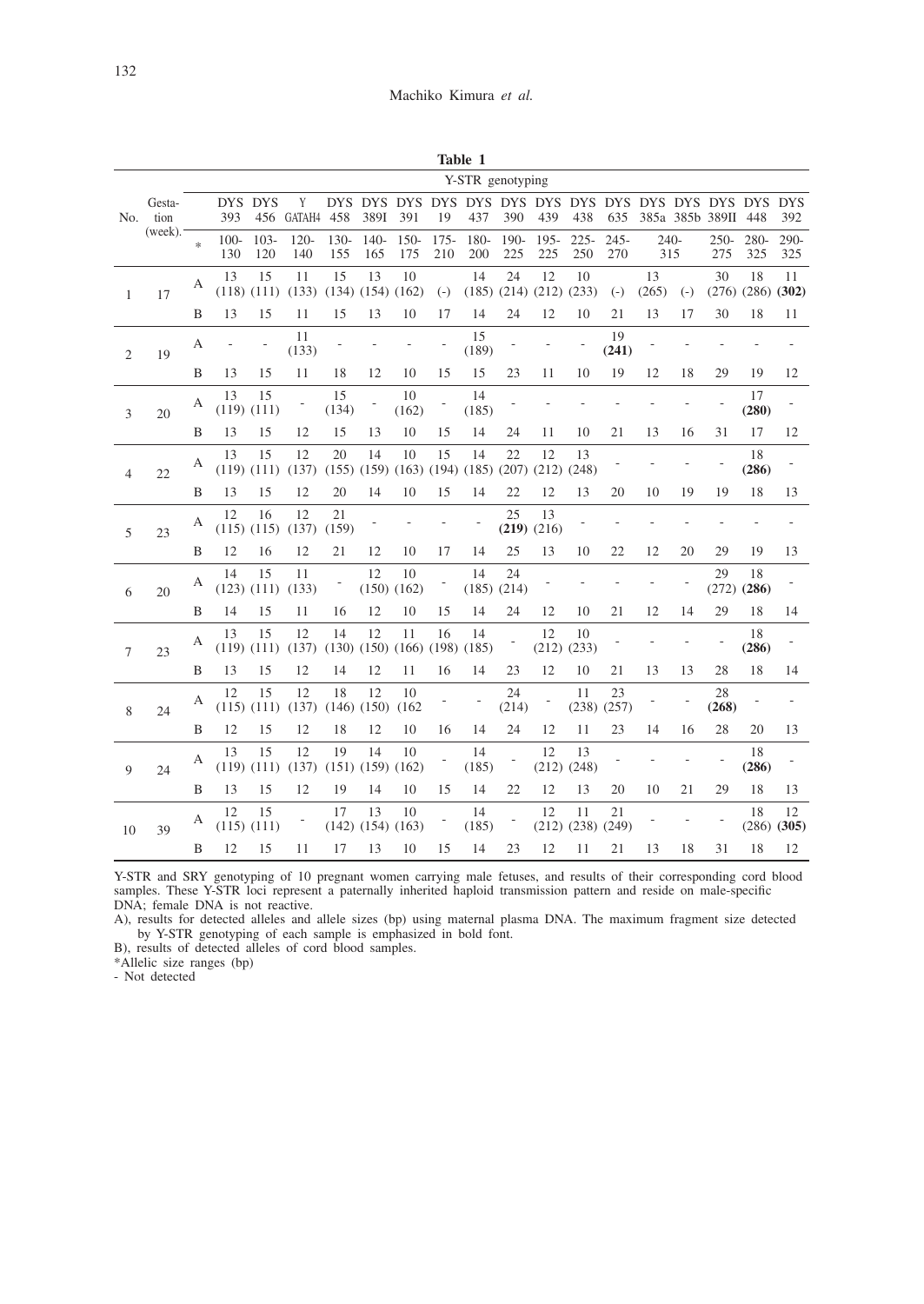

- **Fig. 1** Electropherograms of PCR amplicons generated with primer pairs of Y-STR and SRY gene (sample 7 in Table. 1).
	- A) illustrates Y-STR genotyping results using maternal plasma DNA from pregnant women carrying a male fetus.
	- B) indicates Y-STR genotyping result from the cord blood sample. The detected Y-STR alleles were all in agreement with results of the maternal plasma sample.
	- C) shows CE peak heights detected by each primer of the SRY gene. In this sample, PCR amplicon of the R5 primer (amplicon size 392 bp) was not detected. The maximum fragment detected in this sample was 313 bp.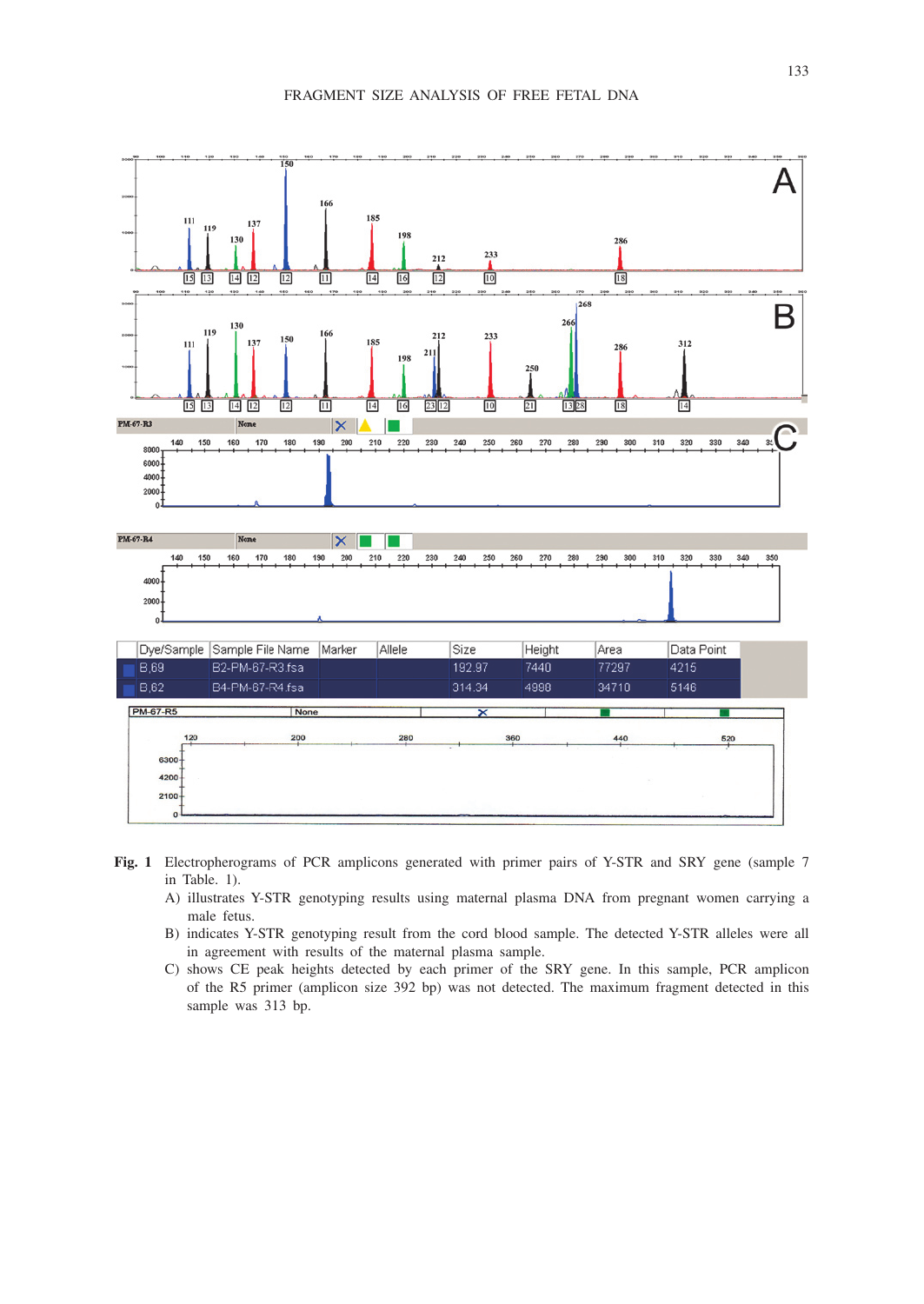| $\mathbf{a}$ we $\mathbf{a}$ |                      |        |          |                |                       |                       |  |  |  |  |
|------------------------------|----------------------|--------|----------|----------------|-----------------------|-----------------------|--|--|--|--|
|                              | Gestation<br>(weeks) |        |          | SRY genotyping | Maximum fragment size |                       |  |  |  |  |
| No.                          |                      | 193 bp | $313$ bp | 392 bp         | $524$ bp              | detected by           |  |  |  |  |
|                              |                      |        |          |                |                       | Y-STR and SRY primers |  |  |  |  |
| 1                            | 17                   | $+$    | $+$      |                |                       | 313                   |  |  |  |  |
| $\overline{c}$               | 19                   | $+$    | $+$      |                |                       | 313                   |  |  |  |  |
| 3                            | 20                   | $+$    |          |                |                       | 280                   |  |  |  |  |
| 4                            | 22                   | $+$    |          |                |                       | 286                   |  |  |  |  |
| 5                            | 23                   | $+$    |          |                |                       | 219                   |  |  |  |  |
| 6                            | 20                   | $+$    |          |                |                       | 286                   |  |  |  |  |
| 7                            | 23                   | $+$    | $^{+}$   |                |                       | 313                   |  |  |  |  |
| 8                            | 24                   | $+$    |          |                |                       | 268                   |  |  |  |  |
| 9                            | 24                   | $+$    |          |                |                       | 286                   |  |  |  |  |
| 10                           | 39                   | $+$    |          |                |                       | 305                   |  |  |  |  |

**Table 2**

SRY genotyping of 10 pregnant women (same as in Table 1).

Combining Y-STR and SRY genotyping, the detected maximum fragment size of these 10 samples ranged from 219 to 313 bp, with a mean of  $286\pm28$  bp.

or shorter mononucleosomes, and those twice, three times, and four times longer than the mononucleosomes) due to apoptosis as well as very large fragments (>10,000 bp) due to necrosis. In various pathological conditions including cancer, plasma DNA has been shown to circulate mainly in the form of mononucleosomes.<sup>21-23)</sup> However, ffDNA cannot be visualized directly by electrophoresis because of the small amount of ffDNA in maternal plasma  $(0.39-11.4\%)^8$  as well as the presence of maternal DNA in the background.

Chan et al.<sup>5)</sup> conducted PCR for ffDNA using six SRY primers varying in size from 107 to 524 bp, and demonstrating that product sizes of 313 bp or longer accounted for less than 1%, with most products being shorter than 193 bp. Jorgez et al.<sup>24</sup> conducted real-time PCR for a quantitative comparison of SRY genes between male fetuses and adult males, and revealed a significant difference at 100–300 bp, but not above that size, throughout the pregnancy period. Thus, it has been reported that 300-bp or shorter ffDNA fragments are present in abundance. Here, we used a Y-STR kit that can evaluate sizes in 4-bp increments between 100 and 325 bp to examine the presence of 200–300-bp-sized fragments in individual cases and the ffDNA status during apoptosis.

Although our results showed the mean maximum fragment size of ffDNA, 286 bp, to be caused by the apoptosis of 2 nucleosomal complexes, we found no fragment sizes indicating apoptosis of more than 3 nucleosomal complexes. We therefore concluded that the fragment size of ffDNA comprises 2 nucleosomal complexes or less throughout the pregnancy period.

This was a new finding, concerning the molecular characteristics of ffDNA, a potentially important clue to improving future prenatal diagnosis.

### REFERENCES

- 1) Kerr JF, Winterford CM, Harmon B. Apoptosis: its significance in cancer and cancer therapy. *Cancer*, 1994; 73: 2013–2026.
- 2) Lichtenstein AV, Melkonyan HS, Tomei LD, Umansky SR. Circulating nucleic acids and apoptosis. *Ann N*